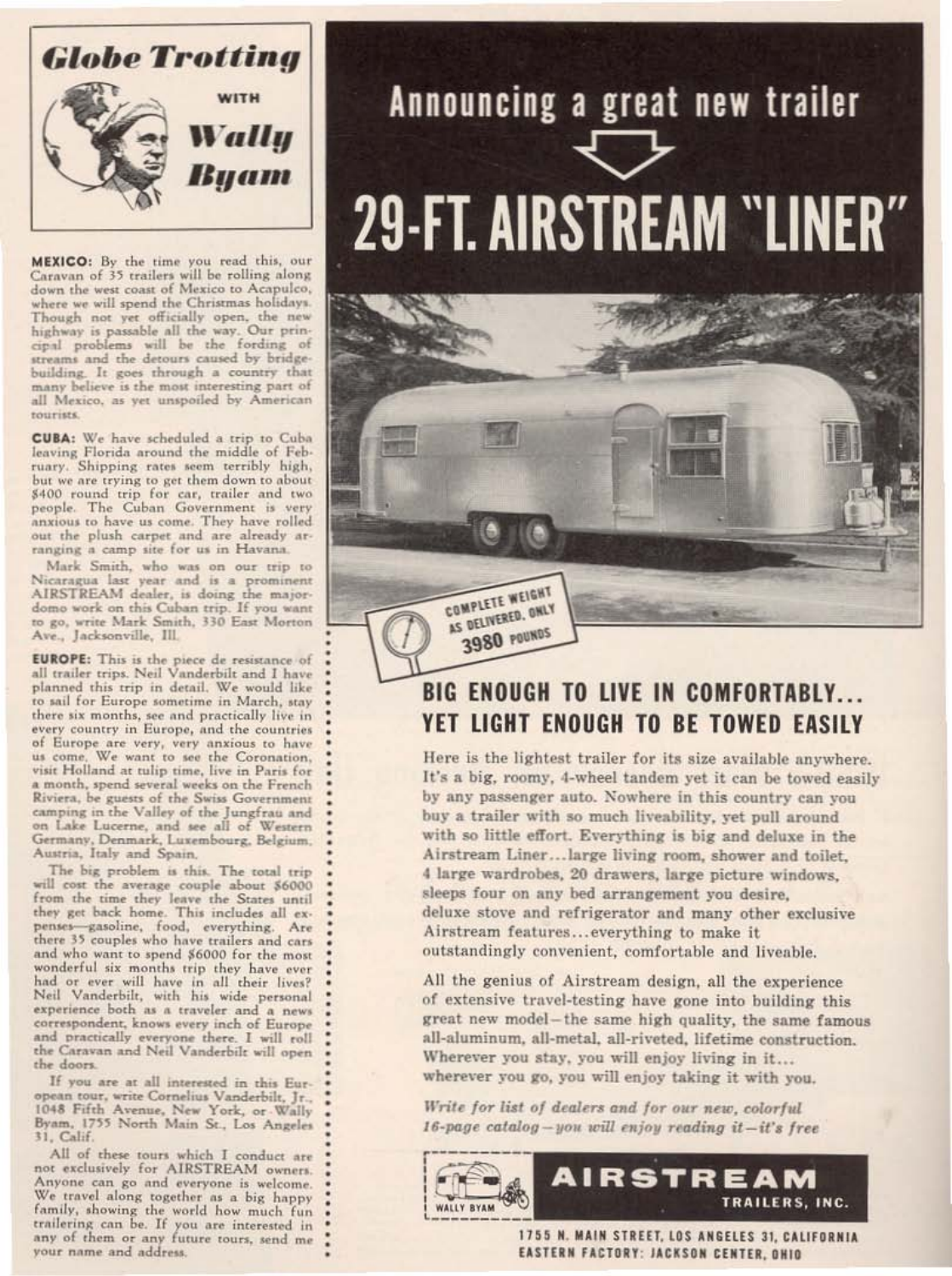

ACAPULCO, MEXICO-For my money this is the topmost winter resort of the world. It has everything. The most unusual night spots you have ever seen, with spot-lighted water skiing and boys diving from 100-ft. cliffs as part of the floor show acts. The winter temperature ranges around 80 day and night. The water temperature is the same. Yet, with all this swank and foolishness, there are excellent accommodations for every purse. The market is one of the most inexpensive in Mexico and we think by far the most interesting. And the Playa Suave Trailer Park is just about tops, with a private "bano" (toilet and shower) for every trailer-all shaded by tall coconut palms. It is a tropical Paradise.

If you want to explore some typically native villages completely untouched by tourists for now and a long time to come, try going north to Zijuatenejo, the old seaport of the Aztec kings. It is on the most beautiful little idyllic tropical bay I have ever seen. Lobsters are a nickel apiece, a full course dinner is \$0 cents, a room for the night is 50 centsclean too. You can get there by fording ten rivers or crossing them on native canoe ferry boats. We spent a wonderful Christmas Eve there.

The Airsteam Cuban Caravan already has 55 reservations. We thought we would stop at 35 but it seems there is plenty of room to park in Cuba, and the Cuban Government are really rolling out the red velvet carpet. But the the Cuban Caravan will not roll until the Key West Ferry is operating. At this time we cannot get a definite starting date from the ferry operators, but it looks from here like sometime in the early summer. We will keep you posted.

Airstream will conduct a small cara-



**CARAVAN TOURS** 



It might be said that we have an itchy foot and love travel, which of course is unquestionably true. But we like to take our friends with us... and everyone who has a trailer is our friend. But more important than that, we believe in traveling by trailer. It is a creed and almost a religion with us. We are positively convinced that it is the finest way to travel known to man. And we like to get as many converts as we can. But even more important, we build trailers. We want to continue to build the world's finest travel trailer. We think we do. But we are

continually trying to make them better. And the best way to find out where improvements are needed is to go out in our own product and put them to the acid test.

We have heard not once but a thousand times that every man who builds trailers should be required by law to live in his own product at least half the time. That's what we do. Thus in our factory we represent the customer, the people who spend their good money to buy our product. We are one of them. That is why Airstream always has, does now and always will continue to be the world's

van to Europe this summer. It will consist of only a dozen or so trailers pioneering and piloting the big Wally Byam-Vanderbilt Tour which will be conducted the following year. We will ship our trailers to Europe to arrive about the middle of May. We have a very fine itinerary laid out to encompass most of Central Europe, including a gypsy convention in the South of France and the International Trailer Rally in Copenhagen. Looks like we're going to have a wonderful, wonderful time. If you want more details, write us at 1755 No. Main St., Los Angeles 31, California.

Write for list of dealers and for our new, colorful  $16$ -page catalogyou will enjoy  $reading$   $it - it's$   $free$  foremost travel trailer.

Thus traveling together with our big group of trailer friends we find what is needed, what improvements would be better and what things are bad...and these changes are reflected immediately in the new Airstream models. But above all, it is a lot of fun. You had better plan to go with us on our next trip.



1755 N. MAIN STREET, LOS ANGELES 31, CALIFORNIA EASTERN FACTORY: JACKSON CENTER, OHIO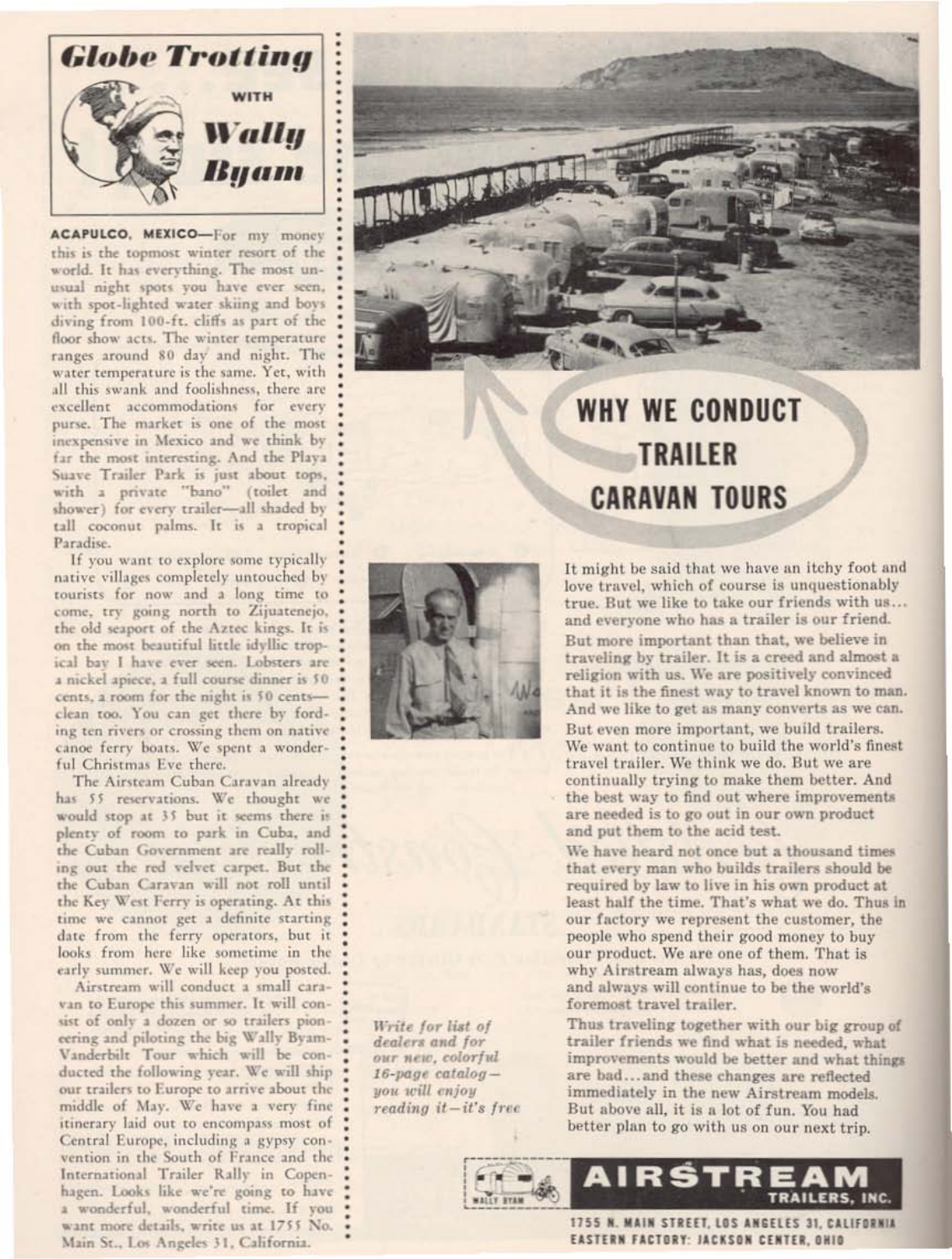

# **AIRSTREAM**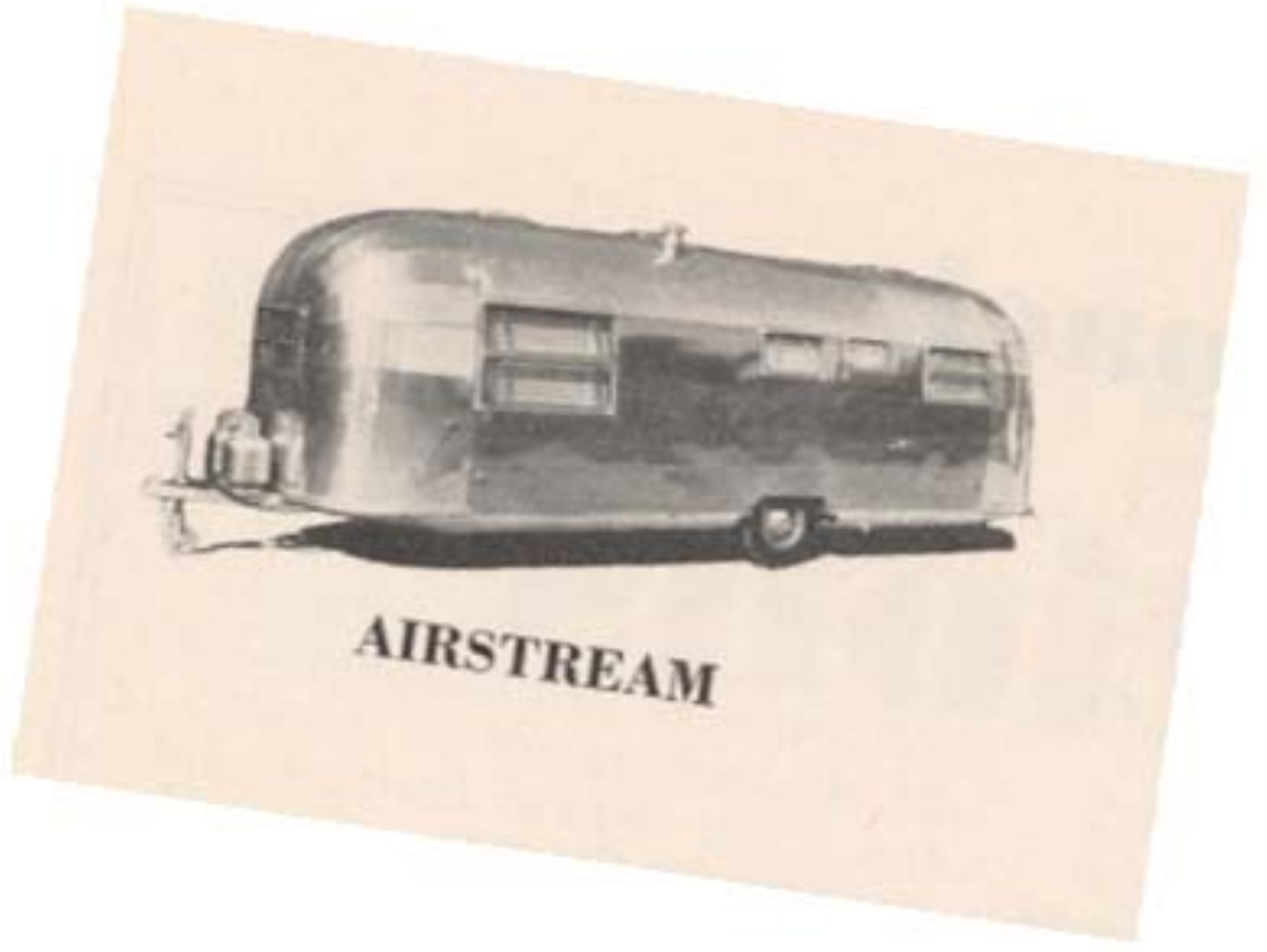

COPENHAGEN, DENMARK: "Wonderful, wonderful Copenhagen"-so goes the Hans Christian Andersen song, and so it is. Travel writer Fielding calls it the "Paris of the North." It has the pomp of a capital, the verve of a metropolis, but it's still a roistering seaport town. It has canals a la Amsterdam, sidewalk cafes, grand boulevards and beautiful parks a la Paris, and elaborately costumed soldiers a la London. It is clean, orderly, shipshape and prosperous.

To top it all, it is more like America than any country in Europe. They even celebrate the Fourth of July. However, most Danes, unlike many other Europeans, do not want to come to America. They say. "You Americans have great abundance too, but you have to work so hard for it. We have as much, but we take it easier." There are not many millionaires, but no poor people. They retire at 65 to very nice little homes furnished by the Government and are given pensions that allow them to live very comfortably-a little on the plush side, in fact. The Danes look forward to growing old.

They have the best highways in Europe and some rather unusual traffic laws. In the first place, they won't let anyone come into the country without a good insurance policy. If you don't have one, they'll sell you one right at the border. Then there are no speed limits. You can go as fast as you want to if the road is clear and straight, but you have to use good judgment-and the judge will decide whether you did or not.

The Danes love to have fun-just plain romping, stomping fun. There are dozens of nightspots in Copenhagen, all of them packed, and the folks never seem to go home. They are orderly, have wonderful things to eat, very excellent floor shows, and the customers really have a good time.

Here at the International Camping and Trailer Rally, held on the grounds of an old castle, there are two to three hundred trailers. and so many tent and auto campers that I just can't count them. The very excellent loudspeaker system announces all kinds of eventsexcursions, meetings, etc. The announcements are in seven languages-Danish, Swedish, German, French, Italian, Spanish and English. It's a wonderful way to learn languages except that we don't know what they're talking about until the last translation. Between announcements, they play music. Incidentally, popular music is about the same in all countries. They sing our songs in their languages just as we sing theirs in the United States. Sounds funny to hear familiar American melodies with Danish or French words. Everyone is friendly and wears a little pennant of the Rally which stamps him as "one of the gang." If you can't talk to someone. you can pantomime and grin. All of them are the finest folks you'll ever meet. What are we having wars for, or even thoughts of them? What we need are more camping and trailer rallies. Here's to the Danes and their wonderful, bouncing, prosperous, beautiful, progressive, fun-loving country!



here's

# Airstream

Mr. and Mrs. Edward E. Erwin, 1145 Hermosa<br>Road, Pasadena, Calif., bought the above<br>14-ft. Airstream in 1936 for \$840. After 17 years of happy trailering they sold it for \$500-and it's still going strong.



# positive...

## **WHEN YOU BUY AIRSTREAM** YOU BUY THE WORLD'S **FINEST TRAVEL TRAILER**

"Mrs. Erwin and I bought our first Airstream for \$840 in 1936. For 17 years we traveled throughout the country over the roughest roads and often in areas where no trailer had ever been. Never a bit of trouble. The Airstream was always comfortable, easy to tow and easy to handle. This year we sold it for \$500, and still in fine condition. Just think of it, the trailer cost us only \$20 a year. You can't beat this for resale value. Recently we bought a larger trailerobviously it was an Airstream. From long, happy experience we know that for travel, comfort and trouble-free service you can't buy a better trailer. We expect to have the new 25-ft. Airstream for another 17 years."

Yes, here's positive proof... if you want to go places in a trailer, buy an Airstream. the greatest value in travel trailers. Built since 1932, Airstream is designed to be as lightweight and dependable as an airplane with its allaluminum, all-metal, all-riveted construction...four great models to choose from, 17-ft., 21-ft., 25-ft., and 29-ft. Buy with confidence and assurance of long years of service and satisfaction. Don't take our word for it..."Ask the man who tows one."

Write for list of dealers and our free, colorful 16-page catalog.

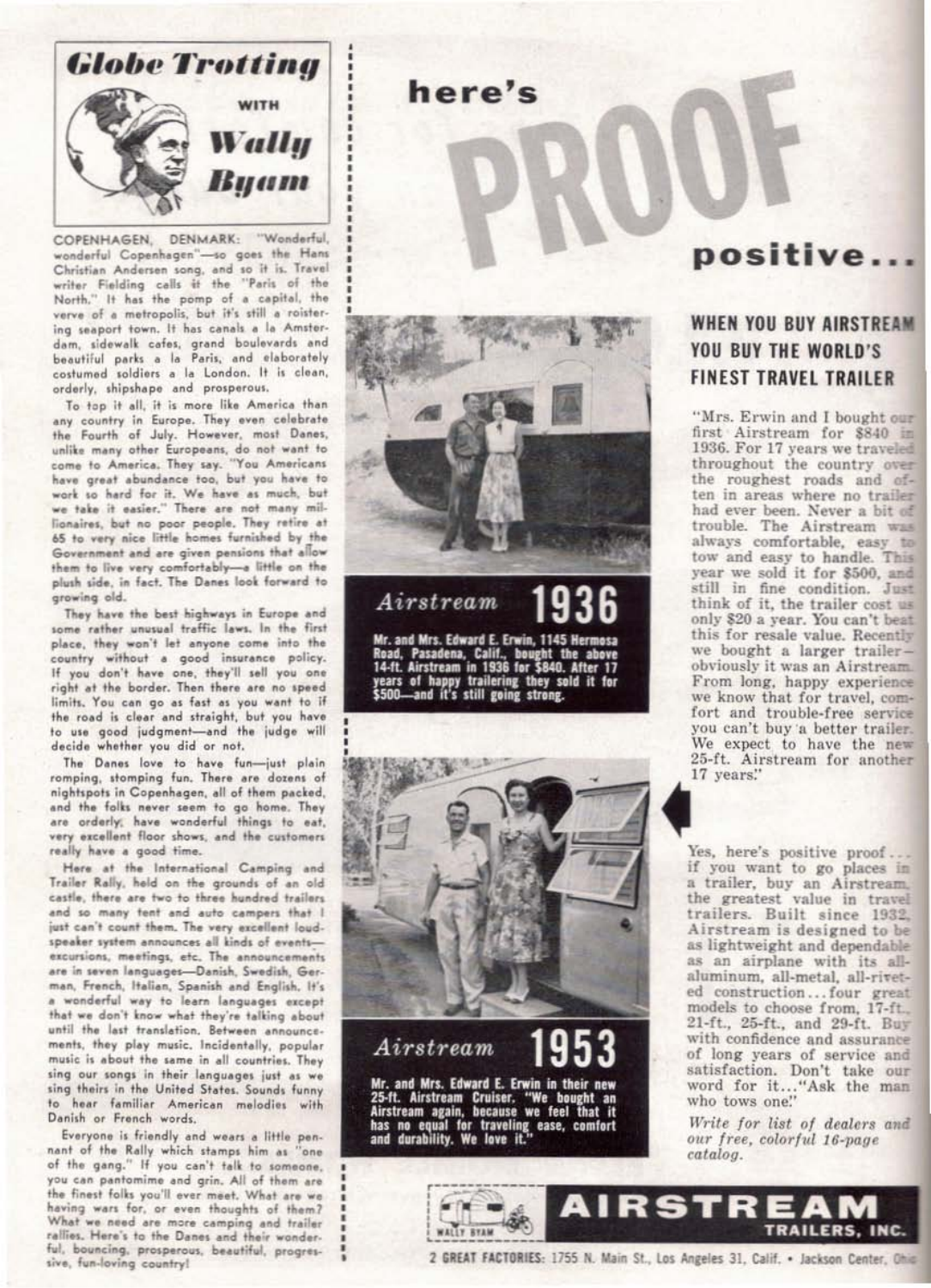**Globe Trotting** WITH Wallu **Buam** 

France . . . Here we are in Southern France parked smack up against the shore of the blue blue Mediterranean between Cannes and Nice in the very interesting old world town of Antibes. All of the famous spots of the Riviera are a hop, skip and jump, a matter of less than an hour from here, Monte Carlo, Nice, Juan les Pins, San Remo in Italy. The famous Eden Roc is next door. Off shore lie many ships of the American Navy, and it is something to see when in the afternoon the liberty parties start coming ashore in LST boats, disgorging hundreds of sailors on the beach, many with cameras out to get snaps of the gals in bikini bathing suits. There are many of them too, but only on the beach. A short beach coat is worn over the suits around town.

The sea water is really blue blue blue. You can easily see why it was here that the face mask and breathing tube were originated. You lie on the water face down, breathing easily through the tube that sticks up over your head like a periscope and see beautiful underwater growths that you would never believe possible. Lazy big fish can be within hand shaking distance. There are a few nice beaches along this coast but mostly small round rocks. Wonderful weather, about 78 degrees most of the time, not muggy, rains occasionally, just enough. You can readily realize why it is one of the topmost vacation paradises of the world. At one in the afternoon most of the shops close down until three in the tropical siesta custom, Dinner is late, mostly around nine, then the nite spots open up seemingly more colorful than Las Vegas. Over half the people are in shorts, men, women and children, with the exception of<br>the swank places at Monte Carlo. Yesterday was Bastille day, their Fourth of July, with fireworks all up and down the coast, lots of colorful little torchlight parades and concerts and dancing in the town squares and plazas.

Prices are about the same as in the states. Eggs 75 cents a dozen, wine 30 cents a bottle, perfume cheap, but hardware and<br>clothing very expensive; for instance, an ice pick is a dollar and a half. In our park with 27 tents and four small trailers in addition to us, only four people speak English, a Swiss<br>couple and a Dutch couple. We have encountered very few Americans here this year. There are many camp spots and hundreds of campers, many on scooters, some even towing trailers.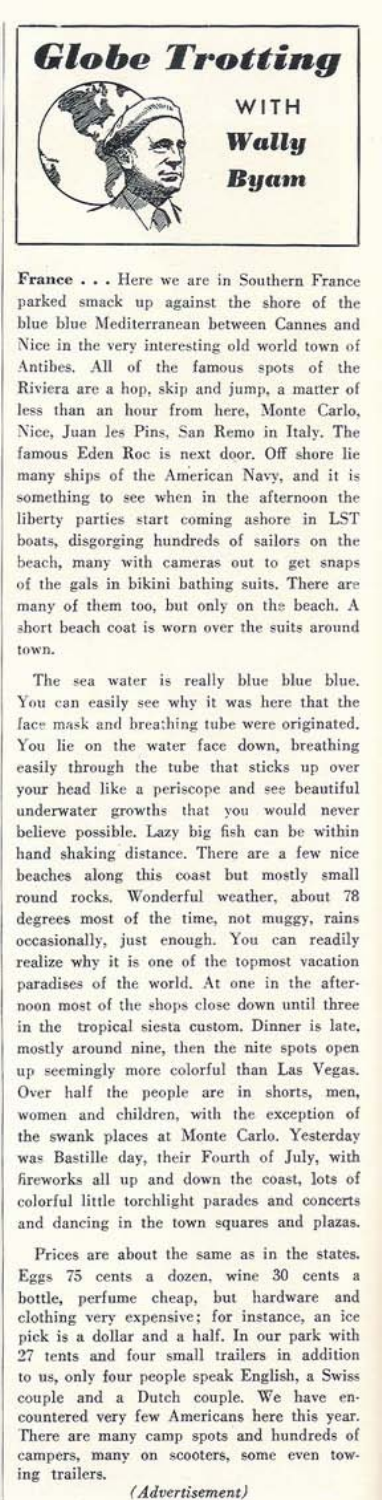### **WHAT TO LOOK FOR** IN A **TRAVEL Y TRAILER**



.

 $\bullet$ 

.

 $\bullet$  $\ddot{\phantom{0}}\phantom{0}\phantom{0}$ 

 $\bullet$ 

 $\bullet$ 

......

 $\ddot{\phantom{0}}$ 

ö

ö

 $\bullet$ 

ö

٠

 $\bullet$ 

If you want to travel. buy a travel trailerand to be sure, buy Airstream, the world's finest travel trailer.

> ATTEND PALM SPRINGS TRAILER RALLY **OCTOBER 30TH THRU NOVEMBER 2ND**

Airstream has reserved 30 spaces at this great raily. The<br>first 30 writing in for reservations will be admitted free.<br>Write in for yours!

#### \* WEIGHT! IS THE TRAILER EASILY TOWED?

The average trailer built with wood lining and wood ribs carries too much weight both overall and on the hitch to tow easily. Every hill becomes a major obstacle with the excessive strain on your car. The Airstream, however, is built to be towed-easy on the hills, easy on your car. As an example the 29 ft Airstream Liner weighs only 3980 lbs complete, whereas the average trailer of a comparable size weighs about 5500 lbs-1500 lbs more!

#### \* DESIGN! IS THE TRAILER ENGINEERED TO TRAVEL?

Most trailers give very little heed to travel factors in their design and are at their best standing still. The Airstream, made to travel, is designed with a torpedo body and with a completely covered underbelly to reduce wind resistance as is done in all racing cars.

#### \* CONSTRUCTION! WHAT MATERIALS ARE USED?

In a travel trailer materials used must be such as will insure reduced weight and maximum durability and comfort. The Airstream is built like an airplane with all-metal, allaluminum, all-riveted construction, always lightweight and dependable-and every Airstream trailer is equipped with large automotive-type shock absorbers that cushion the ride, the trailer and its contents.

#### **\* ASSEMBLYLARE FASTENERS VIBRATION-PROOF?**

Most trailers are assembled with wood, nails and screws. Travel, vibration and weather work havoc with this type of assembly-loosening, warping and often breaking the body of the trailer. The Airstream uses no nails or screws. It is assembled with vibration-proof rivets, nuts, bolts and welding only. There are thousands of rivets in every Airstream. Once driven home they are there for life. Vibration, weather, nothing loosens them.

#### \* VISION! IS IT SAFE AND EFFECTIVE?

You wouldn't travel in your car with your rear window painted black-neither should you in a trailer. Airstream's famous "See-Thru" vision permits you to see clear through your trailer to the road in back, insuring safe driving.

#### \* TESTING! IS THE TRAILER TESTED FOR TRAVEL?

It's one thing to claim travel features, but it's another to prove it. Airstream spends thousands of dollars every year travel-testing trailers and pioneering new trailer routes. The Airstream will go anywhere, and to prove it, we take them there-Mexico, Central America, Europe, Canada and many other places-millions of miles of travel-testing under all road conditions.

Write for list of dealers and our free, colorful 16-page catalog.



1755 N. Main St., Los Angeles 31, Calif. . Eastern Factory: Jackson Center, Ohio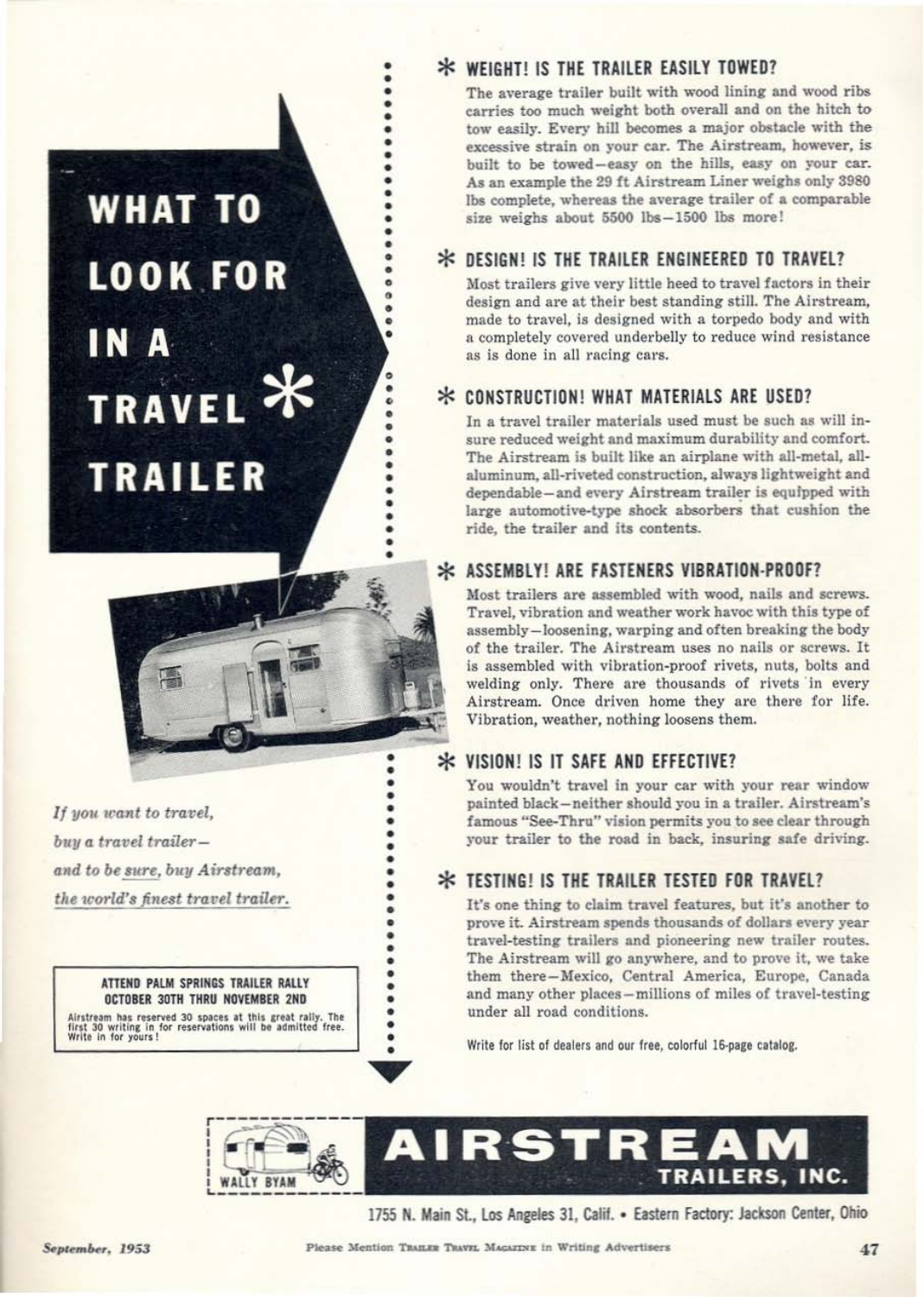

Walter Knight, owner of Knight's Trailer Sales at 3351 4th Street, North, in & N burg, Florida, recently had this fine large sign erected on US 19, just north of the remind trailerists and others that he is still on the job to serve them. And the terma Trailer Engineers," is well deserved for the Knight organization can design, build build coaches for every requirement and this includes mobile homes for dogs and as well of the thousands of trailer-minded folk who flock to the Tampa-St. Pete area season.